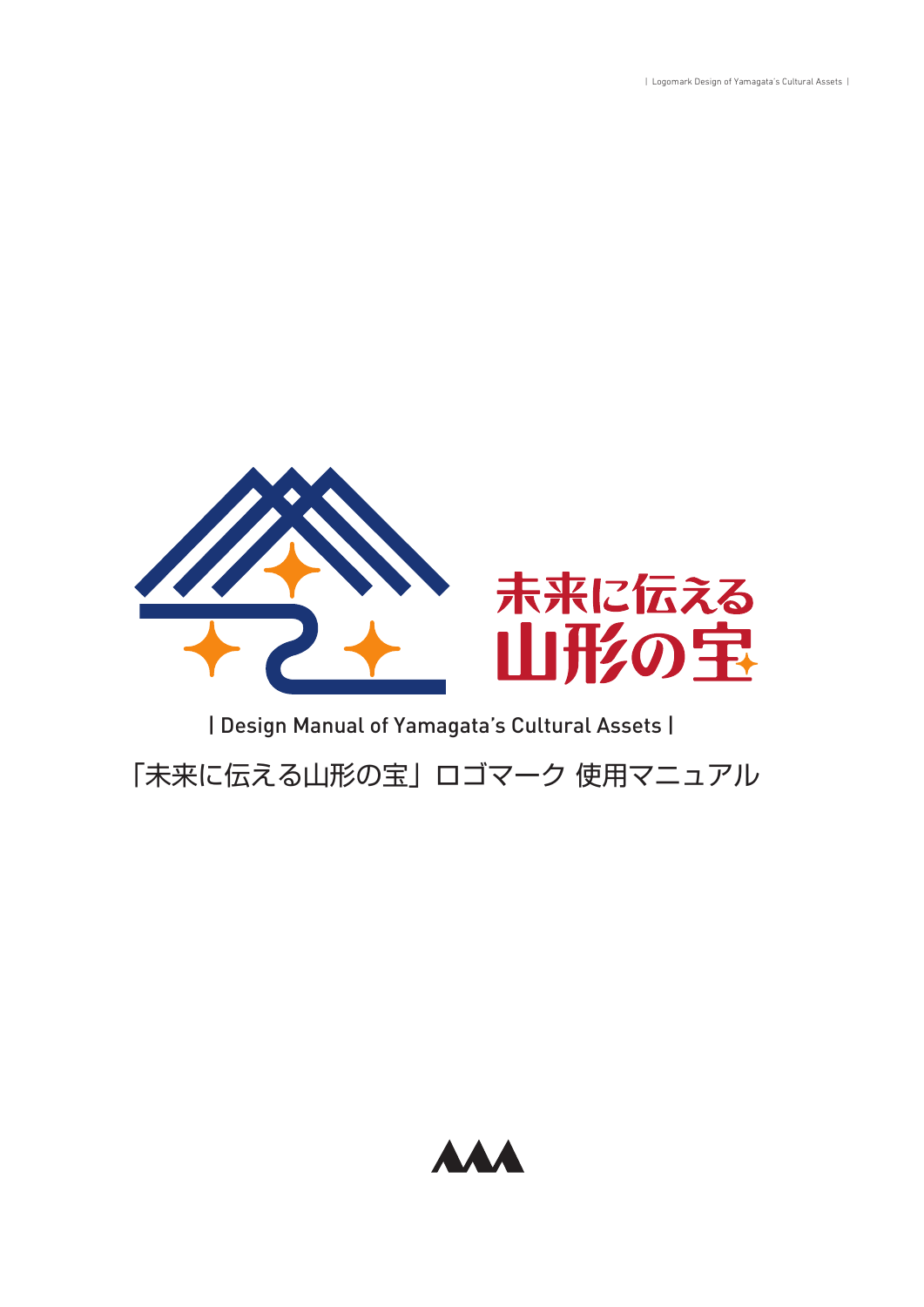



## 未来に伝える 山形の宝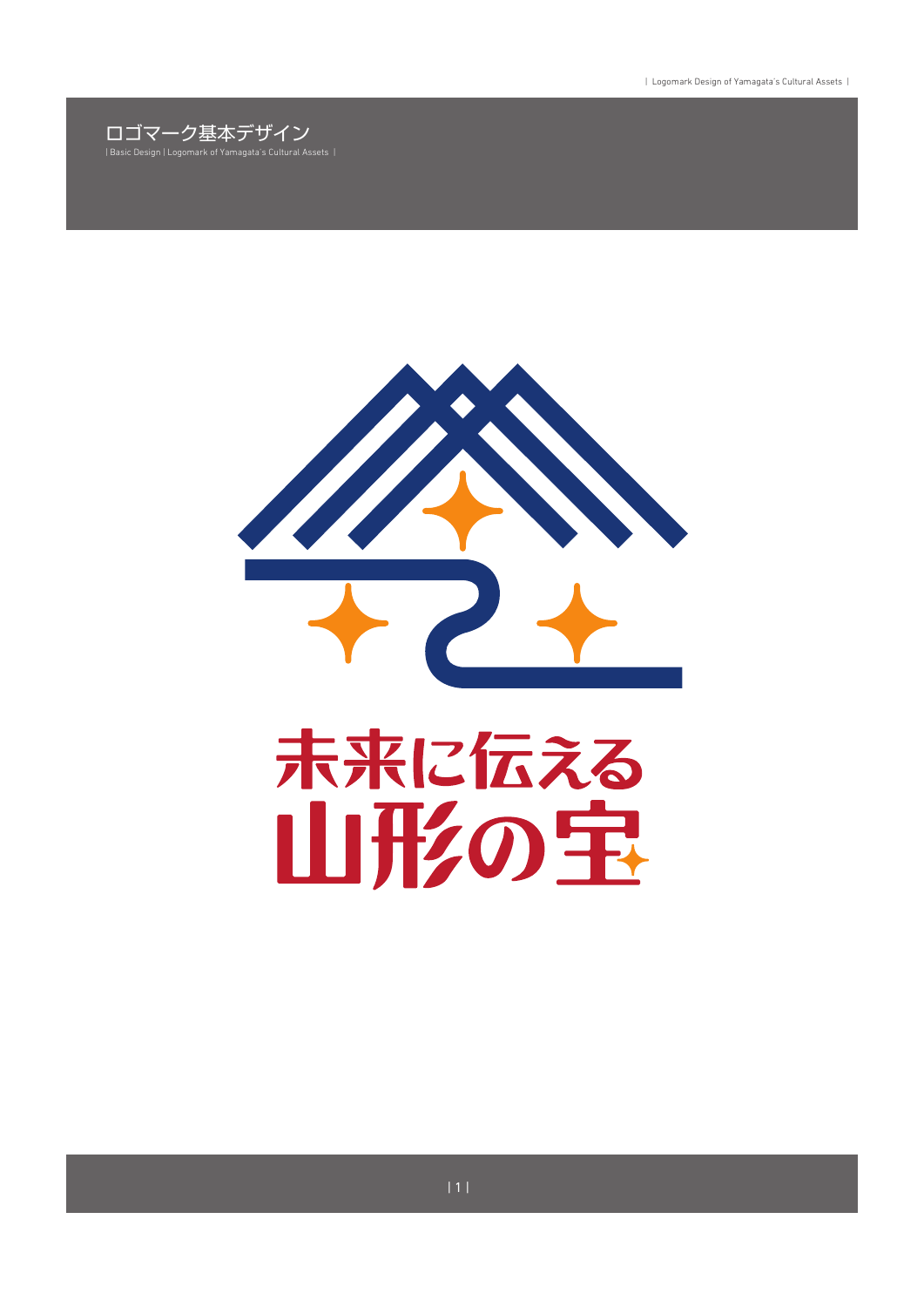

## | Outer periphery of Logomark |



\*ロゴマークの使用にあたっては , マークの周囲に横幅の 20% のマージンを設けて下さい。 \*背景とのコントラストは 70% 以上確保して下さい。

\*背景が 40% よりも暗い場合はマージンと同サイズの白枠を設けること。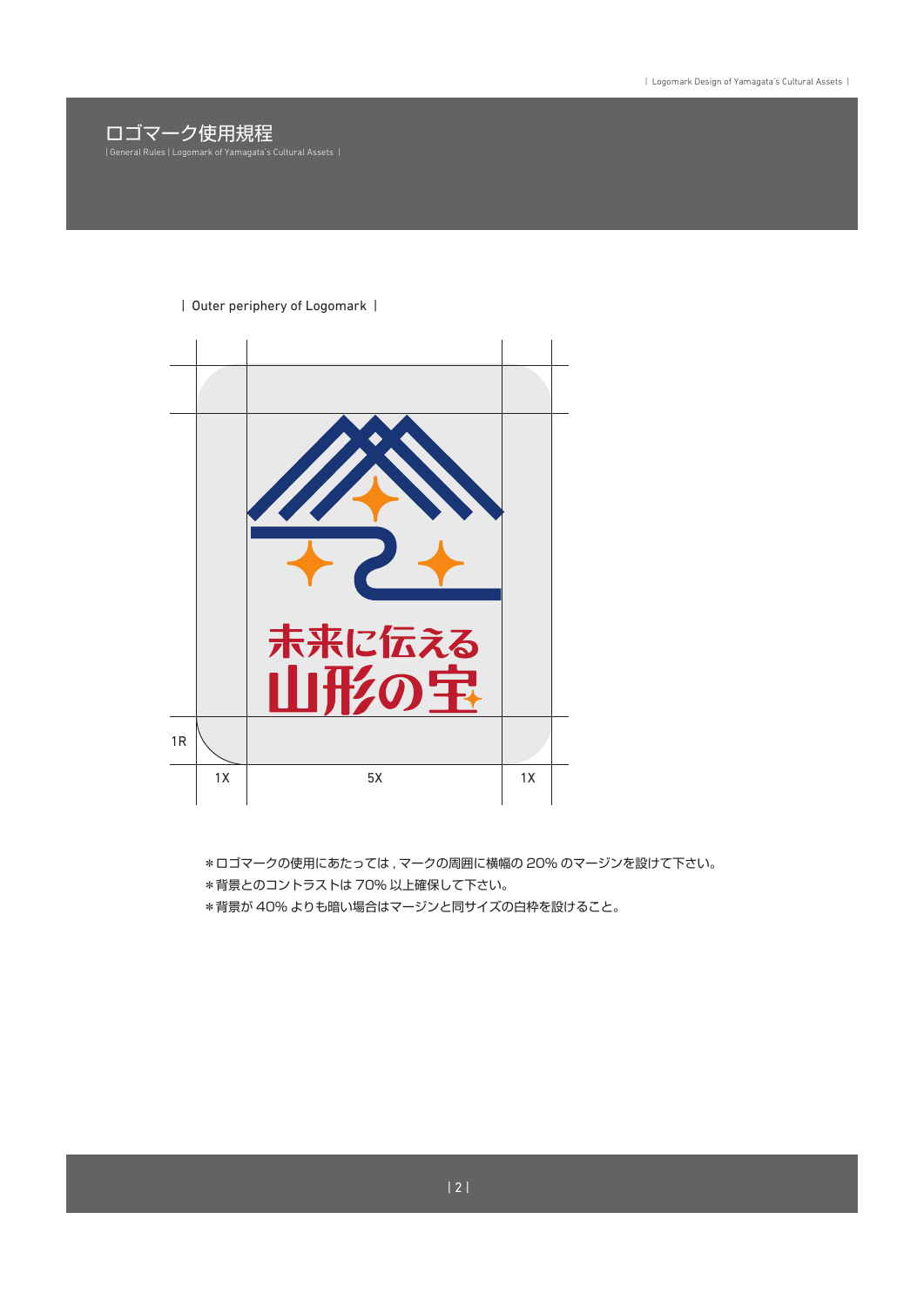

| Basic ( Japanese) |



| Variation JE ( Japanese + English) | | Variation E ( English) |





## Yamagata's **Cultural Assets**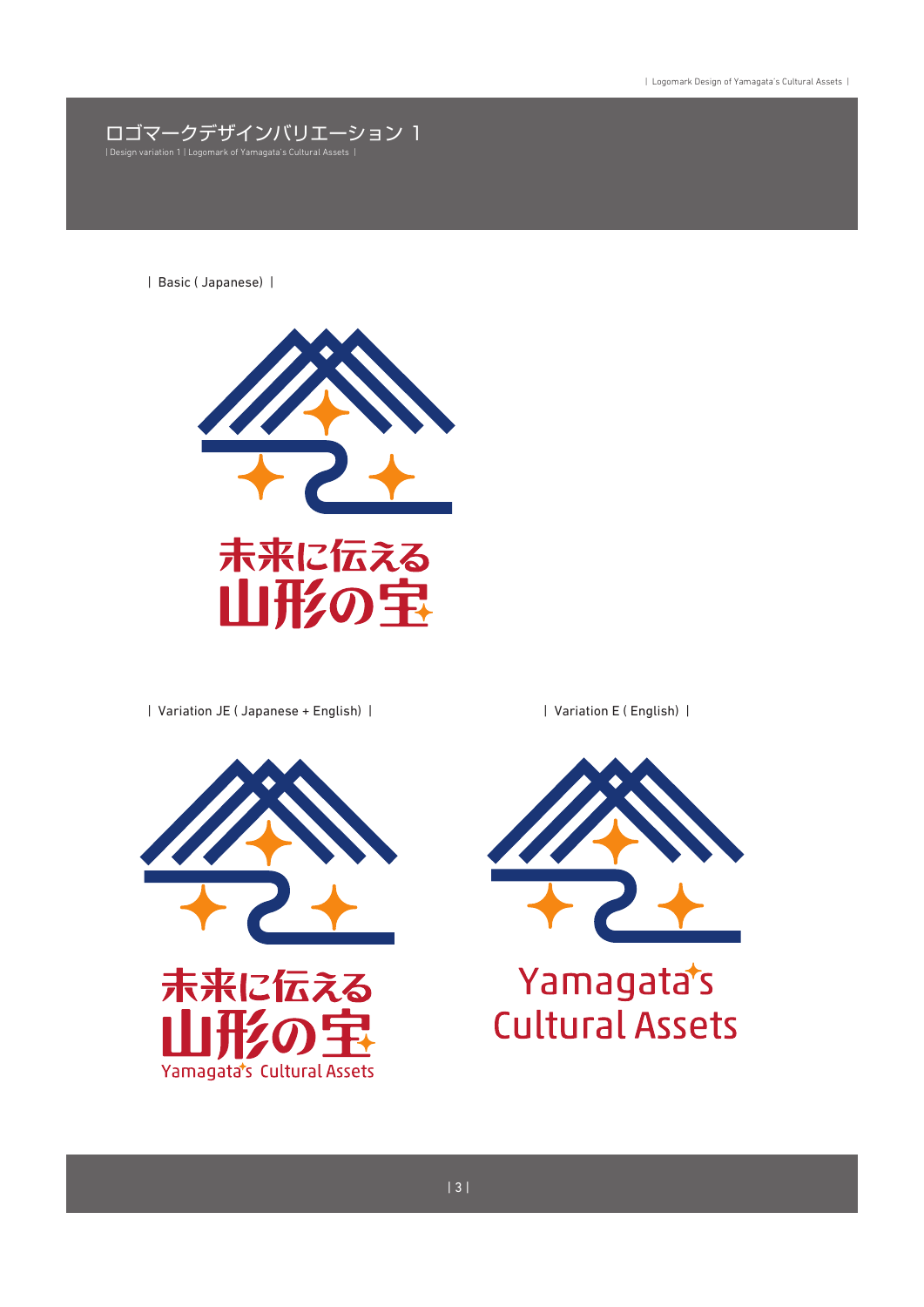ロゴマークデザインバリエーション 2 | Design variation 2 | Logomark of Yam

| Landscape ( Japanese ) |





\*ロゴマークの使用にあたっては , マークの周囲に横幅の 20% のマージンを設けて下さい。 \*背景とのコントラストは 70% 以上確保して下さい。 \*背景が 40% よりも暗い場合はマージンと同サイズの白枠を設けること。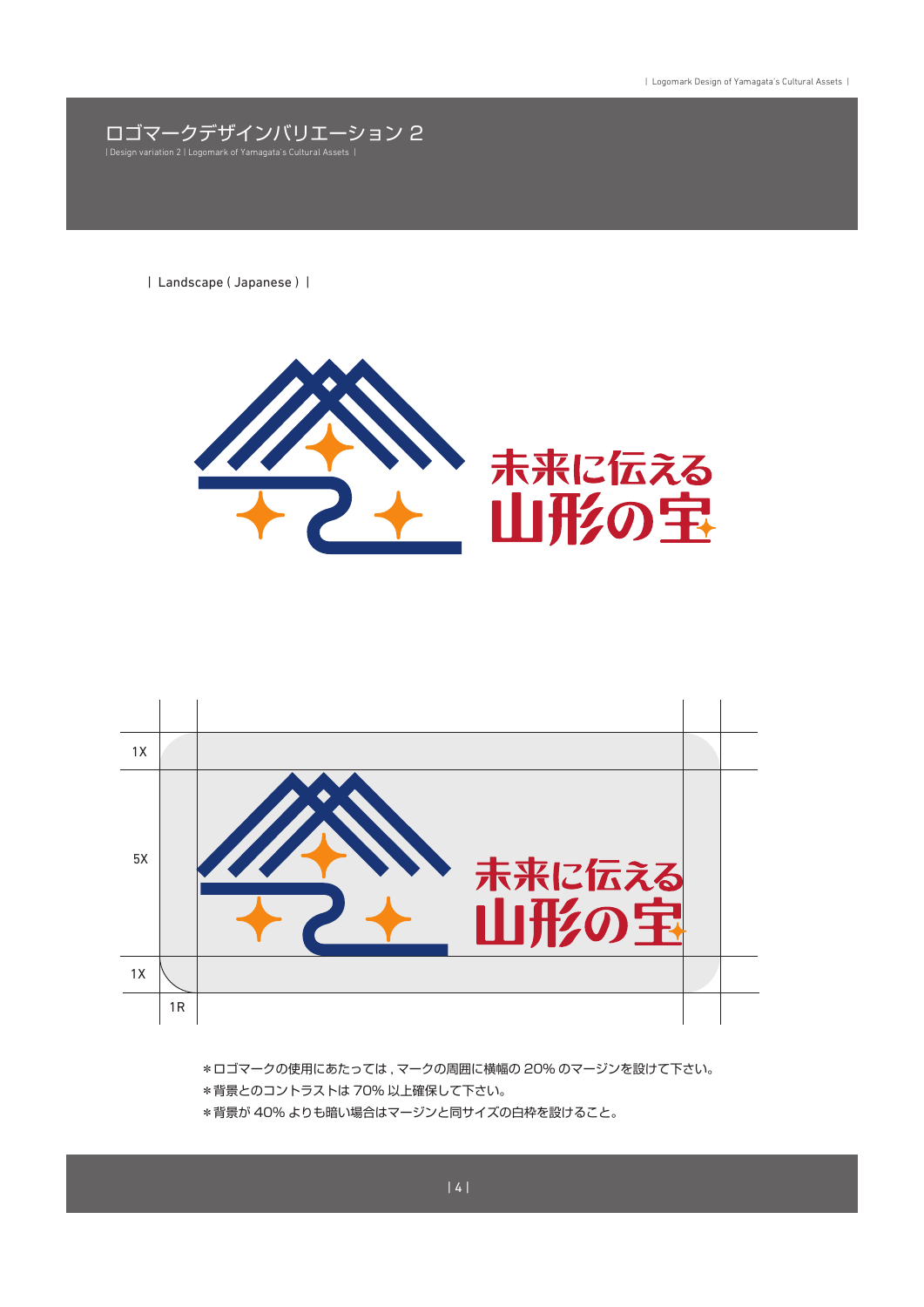

| Landscape ( Japanese + English ) |



| Landscape ( English ) |



\*ロゴマークの使用にあたっては , マークの周囲に横幅の 20% のマージンを設けて下さい。 \*背景とのコントラストは 70% 以上確保して下さい。 \*背景が 40% よりも暗い場合はマージンと同サイズの白枠を設けること。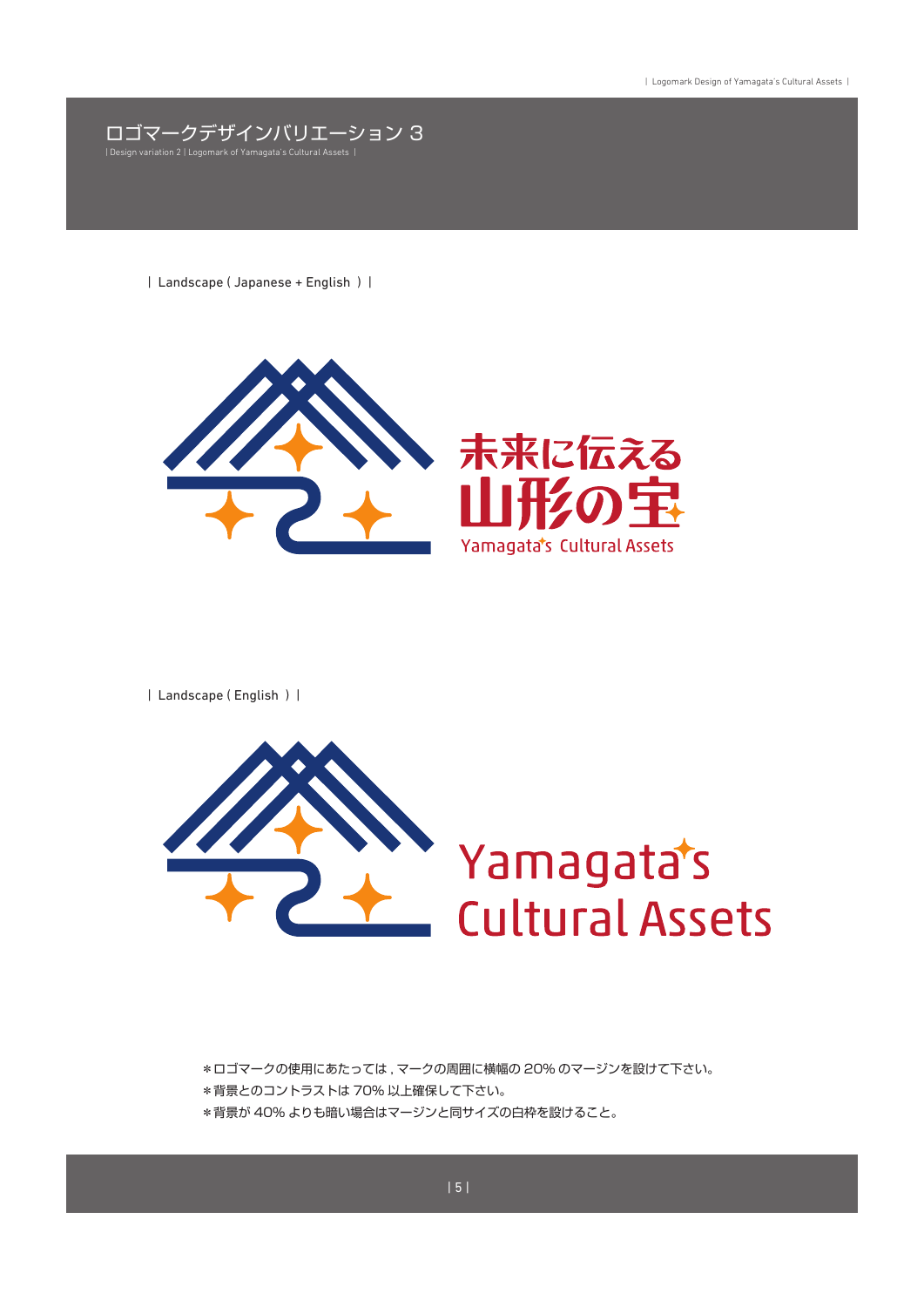





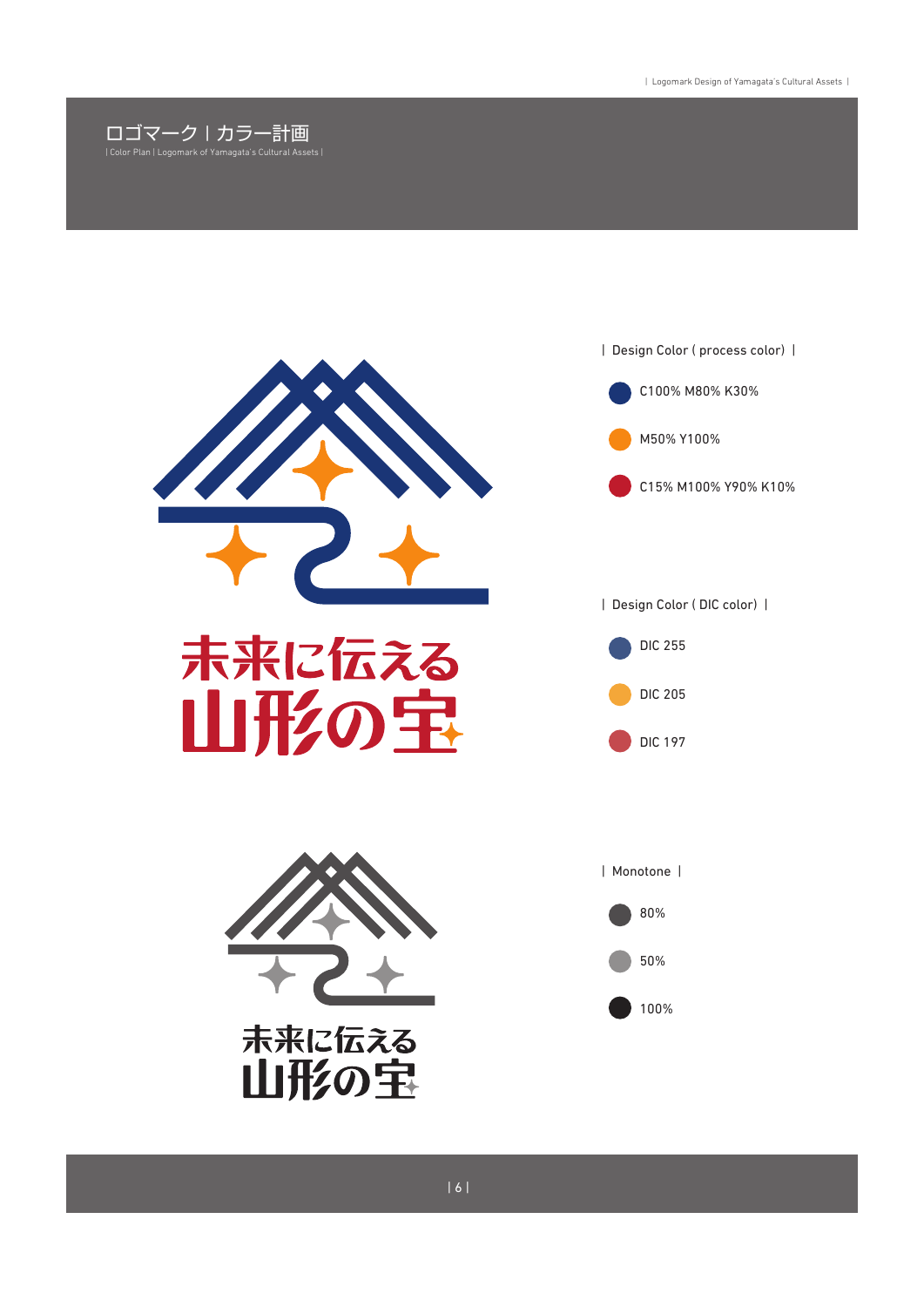## ロゴマーク | 背景とのコントラスト | Logo Background Brightness Variations | Logomark of Yamagata's Cultural Assets |



Logo Background Brightness Variations

Color ロゴ , モノトーンロゴともに 30% より明るい背景で使用すること。 背景が 40% よりも暗い場合は規定の白枠を使用すること。